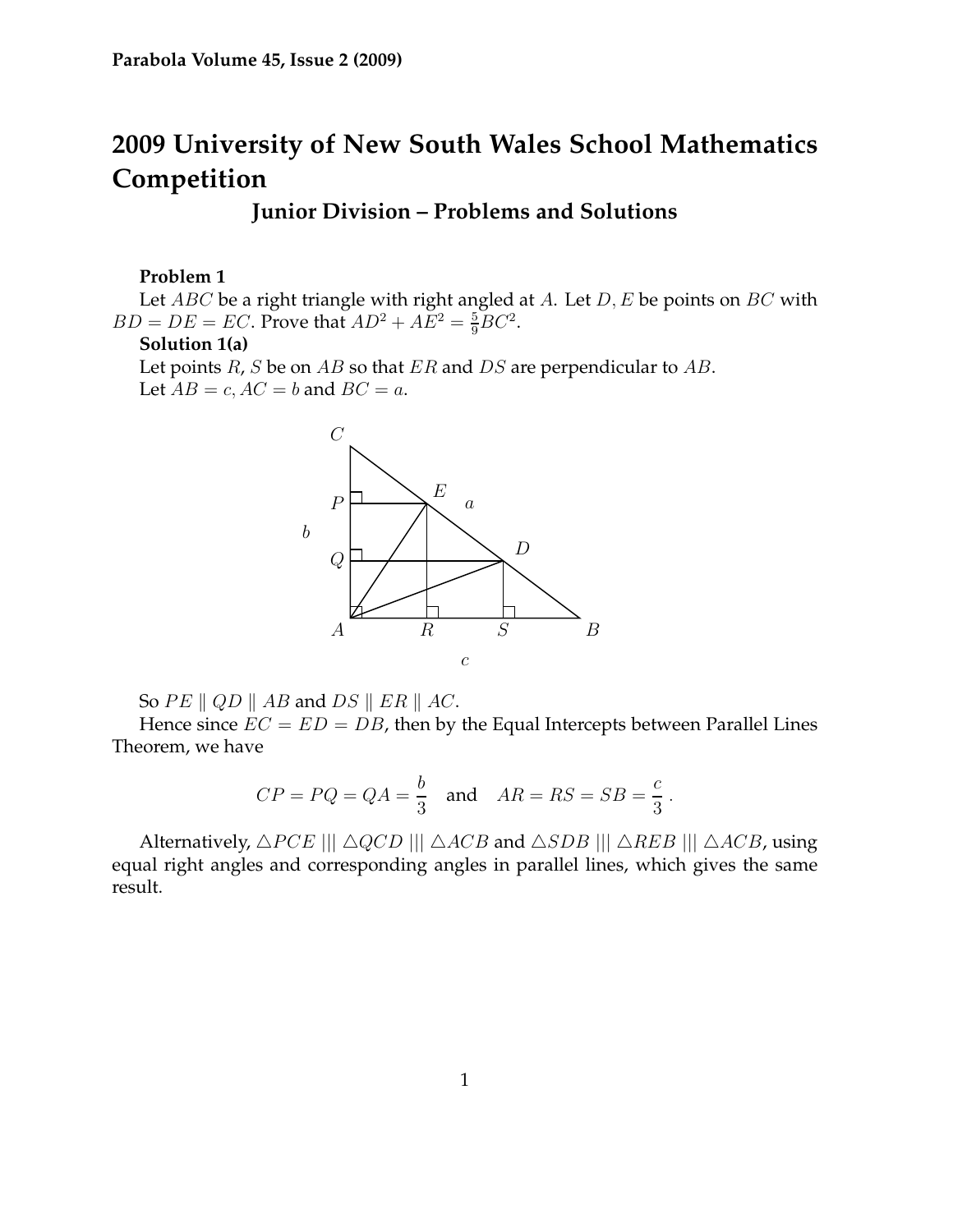Now by Pythagoras' Theorem,

$$
AD^2 = AS^2 + DS^2 = AS^2 + AQ^2 \text{ as } DS = AQ
$$
  
=  $\left(\frac{2c}{3}\right)^2 + \left(\frac{b}{3}\right)^2 = \frac{4c^2}{9} + \frac{b^2}{9}$   

$$
AE^2 = AR^2 + RE^2 = AR^2 + AP^2 \text{ as } RE = AP
$$
  
=  $\left(\frac{c}{3}\right)^2 + \left(\frac{2b}{3}\right)^2 = \frac{c^2}{9} + \frac{4b^2}{9}$   

$$
\therefore AD^2 + AE^2 = \frac{4c^2}{9} + \frac{b^2}{9} + \frac{c^2}{9} + \frac{4b^2}{9} = \frac{5c^2}{9} + \frac{5b^2}{9} = \frac{5}{9}(c^2 + b^2)
$$
  
=  $\frac{5a^2}{9} = \frac{5}{9}BC^2$ .

#### **Solution 1(b)**

Consider the triangle shown.



Apollonius' Theorem states that for any triangle  $ABC$  with a point  $D$  on  $BC$  such that

> BD  $\frac{DE}{DC}$ n  $\frac{n}{m}$  (*n* and *m* need only be positive reals!) then  $m AB^2 + n AC^2 = m BD^2 + n DC^2 + (m+n) AD^2$ .

In particular if  $m = n = 1$ , so *D* is the midpoint of *BC*.

Then 
$$
AB^2 + AC^2 = BD^2 + DC^2 + 2AD^2 = 2BD^2 + 2AD^2
$$

This theorem is easily proved by just dropping an altitude from A to BC.

Hence in the original diagram with again  $CE = ED = DB = x$ , using this midpoint case twice,

$$
AD2 + AC2 = 2AE2 + 2CE2 = 2AE2 + 2x2
$$
  
and 
$$
AB2 + AE2 = 2AD2 + 2DE2 = 2AE2 + 2x2.
$$

So adding these equations

$$
(AD2 + AE2) + (AB2 + AC2) = 2(AD2 + AE2) + 4x2
$$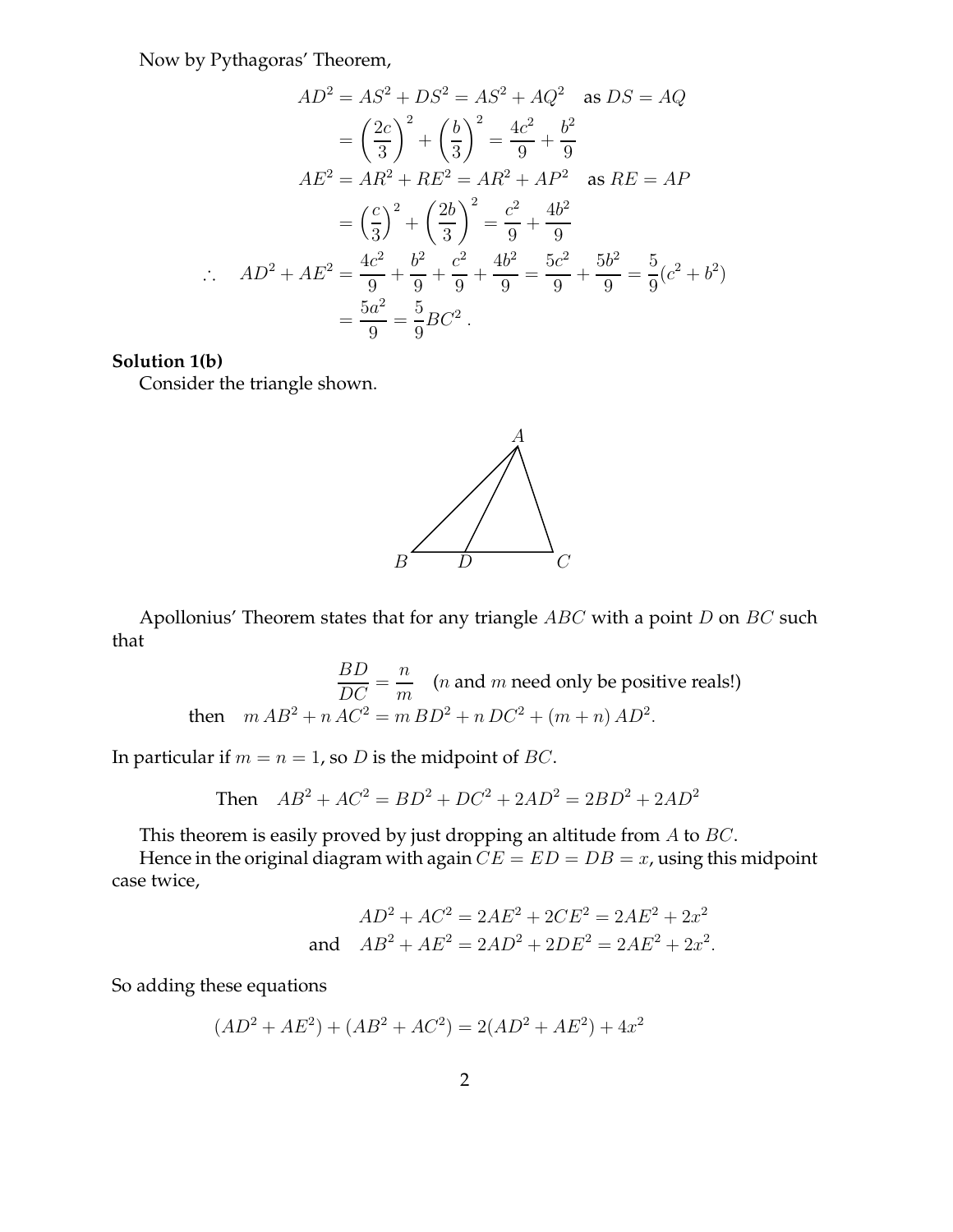but  $AB^2 + AC^2 = BC^2 = 9x^2$ , so

$$
\therefore (AD^2 + AE^2) + 9x^2 = 2(AD^2 + AE^2) + 4x^2
$$
  
so  $AD^2 + AE^2 = 5x^2 = \frac{5}{9}BC^2$ .

### **Problem 2**

A box contains 100 red marbles, 80 green marbles, 60 blue marbles and 40 yellow marbles.

- 1. What is the smallest number of marbles, which if selected at random, will be guaranteed to contain at least ten pairs of marbles?
- 2. What is the smallest number of marbles, which if selected at random, will be guaranteed to contain at least ten triplets of marbles?

*In the above a pair of marbles is defined as two marbles of the same colour and a triplet is defined as three of the same colour. No marble may be counted in more than one pair (or triplet).*

## **Solution 2**

If *n* marbles are chosen then  $n = r + q + b + y$  with *r* red marbles, *q* green marbles,  $b$  blue marbles and  $y$  yellow marbles.

a) Write  $r = 2r_1 + r_2$  etc. with  $r_1, r_2$  integers and  $r_2 = 0$  or 1 (Quotient Remainder or Division Algorithm Theorem).

Hence the number of pairs is

$$
r_1 + g_1 + b_1 + y_1 = \frac{n}{2} - \left(\frac{r_2 + g_2 + b_2 + y_2}{2}\right)
$$

.

For  $n$  even, this has minimum value

$$
\frac{n}{2} - \left(\frac{1+1+1+1}{2}\right) = \frac{n}{2} - 2
$$

which is  $\geq 10$  iff  $n \geq 24$ .

For  $n$  odd, this has minimum value

$$
\frac{n}{2} - \left(\frac{1+1+1+0}{2}\right) = \frac{n}{2} - \frac{3}{2}
$$

which is  $\geq 10$  iff  $n \geq 23$ .

Hence the minimum number of marbles required to guarantee 10 pairs is 23.

b) This time write  $r = 3r_1 + r_2$  etc. where  $r_1, r_2$  are integers and  $r_2 = 0$ , 1 or 2, then the number of triplets is

$$
r_1 + g_1 + b_1 + y_1 = \frac{n}{3} - \left(\frac{r_2 + g + 2 + b_2 + y_2}{3}\right)
$$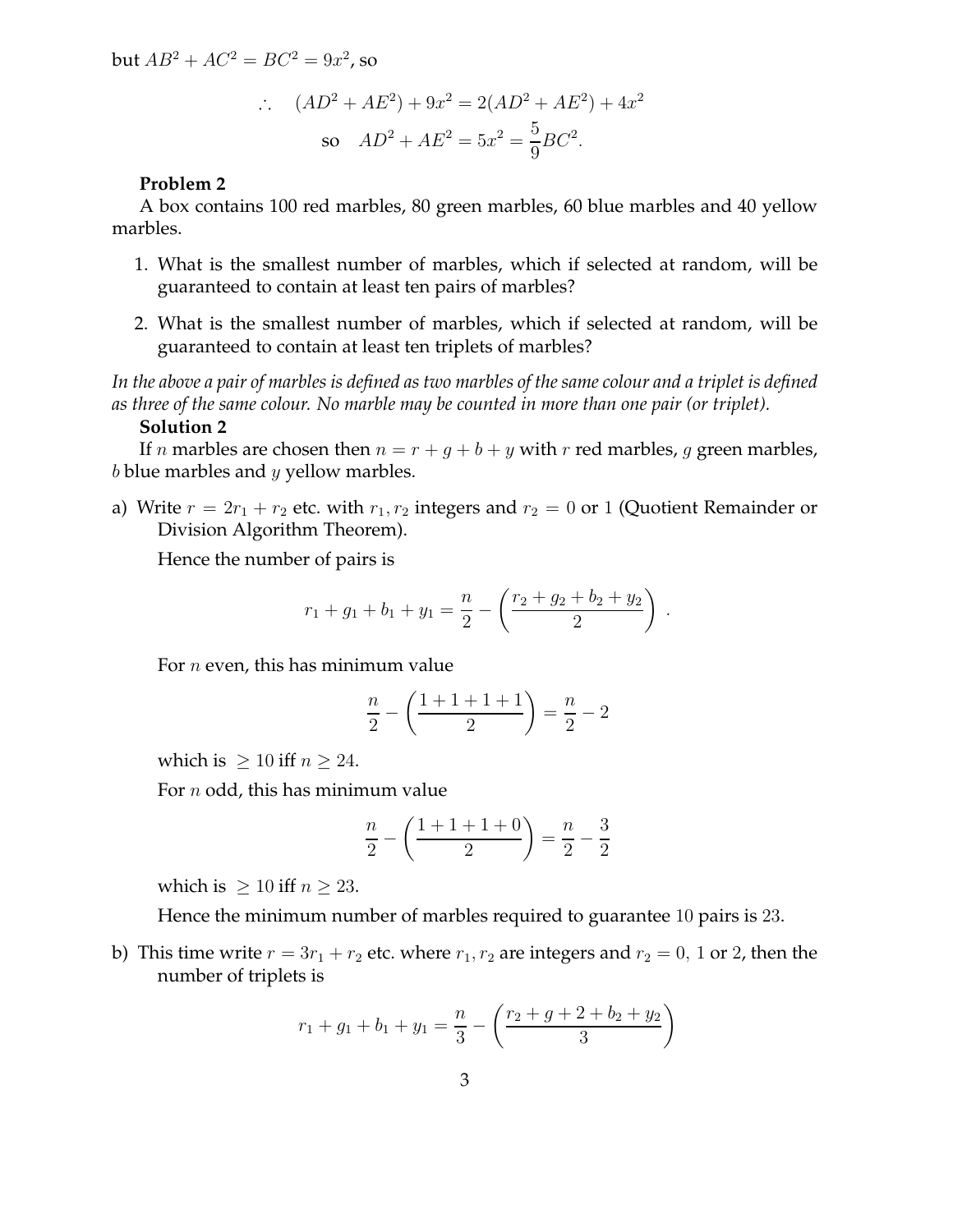For  $n \equiv 0 \pmod{3}$ , this has minimum value

$$
\frac{n}{3} - \left(\frac{2+2+2+0}{3}\right) = \frac{n}{3} - 2
$$

which is  $> 10$  iff  $n > 36$ .

For  $n \equiv 1 \pmod{3}$ , the number of triplets has minimum value

$$
\frac{n}{3} - \left(\frac{2+2+2+1}{3}\right) = \frac{n}{3} - \frac{7}{3}
$$

which is  $\geq 10$  iff  $n \geq 37$ .

For  $n \equiv 2 \pmod{3}$ , the number of triplets has minimum value

$$
\frac{n}{3} - \left(\frac{2+2+2+2}{3}\right) = \frac{n}{3} - \frac{8}{3}
$$

which is  $\geq 10$  iff  $n \geq 38$ .

Hence the minimum no. of marbles required to guarantee 10 triplets is 36.

### **Problem 3**

A bowl in the shape of a conical frustum is placed out in the rain at the start of a downpour. At the end of the downpour the water level  $r$  is equal to (i) half the height of the bowl, (ii) the radius of the base of the bowl, and (iii) half the radius of the top of the bowl.



The volume of a cone is one-third the area of the circular base times the height. What was the reported rainfall over the catchment area?

### **Solution 3**

The figure shows the cross-section of the conical frustum perpendicular to its base containing the axis of the cone,

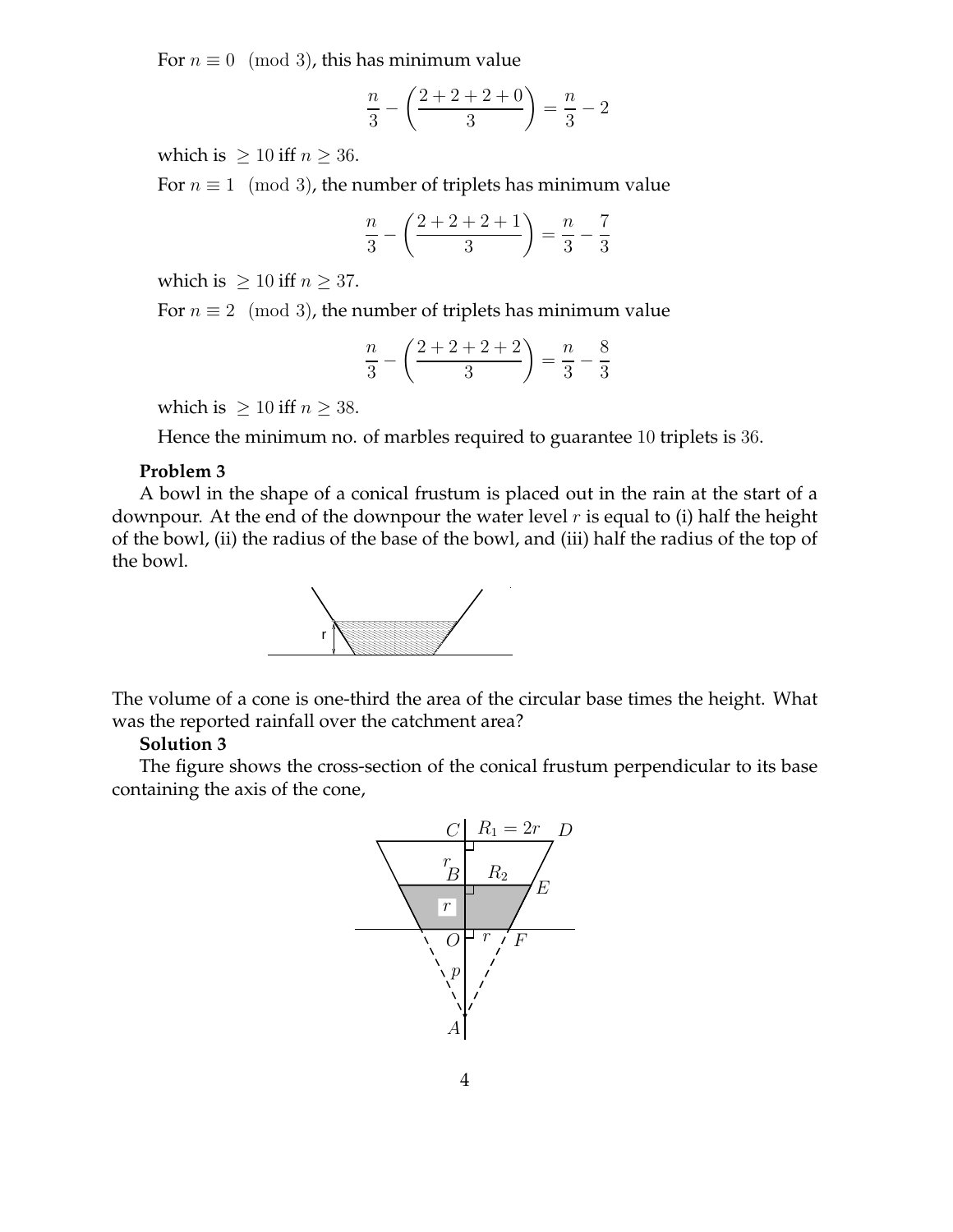Let  $R_1$  be the radius of the top of the bowl,  $R_2$  be the radius of the top of the water level and  $r$  be the radius of the bottom of the bowl, and let  $p = OA$ .

Let V be the volume of water in the bowl. We are given that  $OB = BC = r$  and  $R_1 = 2r$ . Since  $\triangle AOF \parallel \triangle ABE \parallel \triangle ACD$ ,

$$
\frac{p}{r} = \frac{p+2r}{R_1} = \frac{p+2r}{2r} \text{ so } p = \frac{p}{2} + r
$$
  
\n
$$
\therefore p = 2r
$$
  
\n
$$
\therefore \frac{R_2}{r+p} = \frac{r}{p} \text{ so } \frac{R_2}{r+2r} = \frac{1}{2}
$$
  
\n
$$
\therefore R_2 = \frac{3r}{2}.
$$
  
\nHence  $V = \frac{1}{3} \pi R_2^2 (p+r) - \frac{1}{3} \pi r^2 p$   
\n
$$
= \frac{\pi}{3} \left(\frac{3r}{2}\right)^2 \cdot 3r - \frac{\pi}{3} \cdot r^2 \cdot 2r
$$
  
\n
$$
= \frac{\pi r^3}{3} \left(\frac{27}{4} - 2\right) = \frac{\pi r^3}{3} \cdot \frac{19}{4}
$$
  
\n
$$
= \frac{19\pi r^3}{12}.
$$

Rainfall is measured as the volume of water per unit area on which the water fell (assumed perpendicularly) over some time period. The water in the bowl fell on the circular cross-section at the top of the bowl, which has area  $\pi R_1^2 = \pi (2r)^2 = 4 \pi r^2$ , hence the rainfall is

$$
\frac{19\pi r^3}{12} \cdot \frac{1}{4\pi r^2} = \frac{19r}{48} .
$$

### **Problem 4**

There are many ways to substitute digits for letters in the expression

$$
CAT + EMU = LION,
$$

with different letters representing different digits, to obtain a valid equation. Prove that in every solution, *LION* is a multiple of 9. Is there any higher number than 9 for which this is still true?

#### **Solution 4**

We wish to show that

$$
LION \equiv 0 \pmod{9}.
$$

Without loss of generality we write

$$
CAT \equiv a \mod 9
$$
  
\n
$$
EMU \equiv b \mod 9
$$
  
\n
$$
LION \equiv c \pmod{9},
$$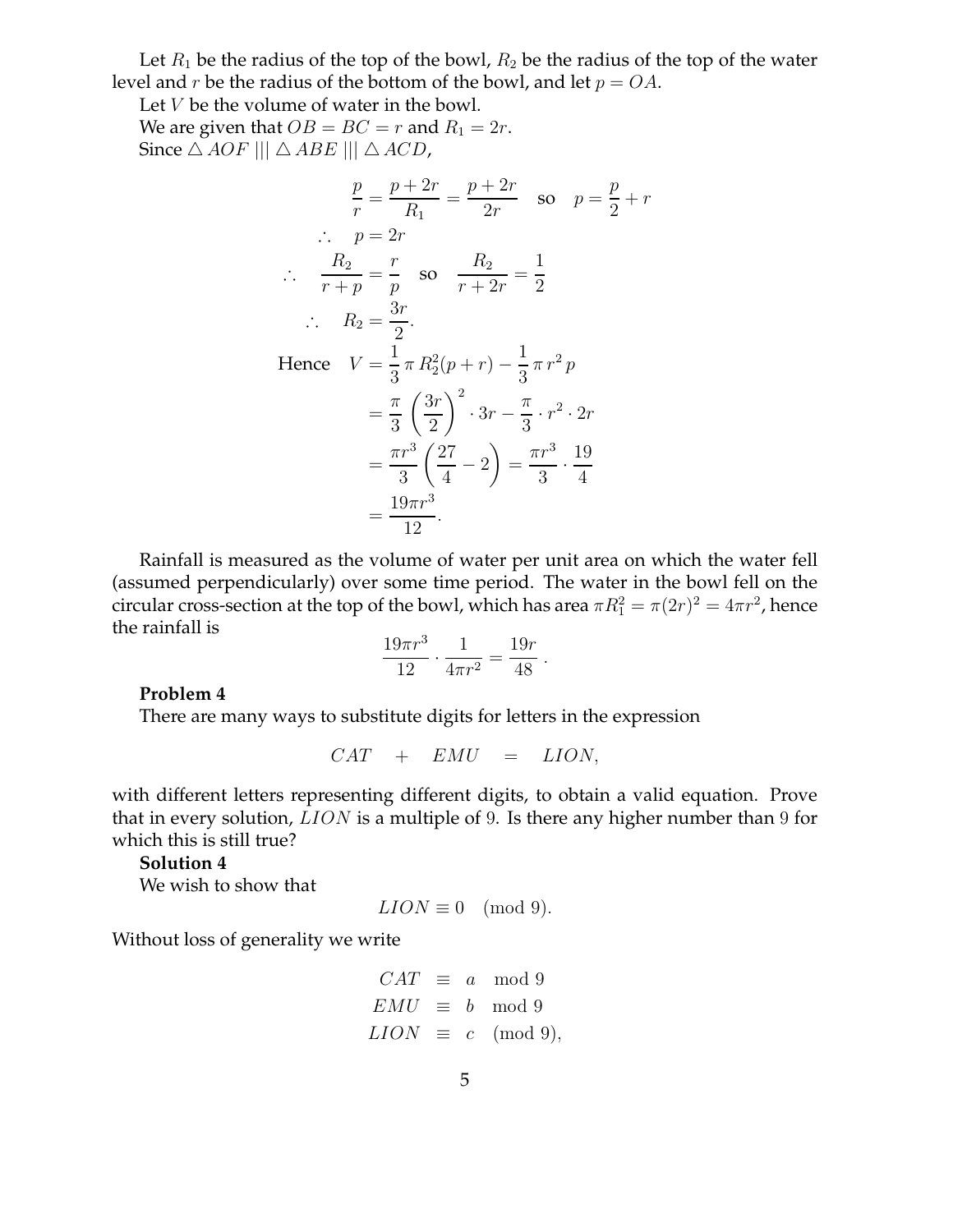and using the digit sum rule

$$
C + A + T \equiv a \pmod{9}
$$
  
\n
$$
E + M + U \equiv b \pmod{9}
$$
  
\n
$$
L + I + O + N \equiv c \pmod{9}.
$$

(The digit sum rule can be seen by expanding

$$
CAT = 100C + 10A + T = 99C + C + 9A + A + T
$$

so that  $CAT \pmod{9} \equiv C + A + T \pmod{9}$  etc.)

Using the given equation

$$
CAT + EMU = LION
$$

we have

$$
a + b \equiv c \pmod{9}.
$$

Now note that there are ten different letters in total so that

$$
C + A + T + E + M + U + L + I + O + N = 0 + 1 + 2 + 3 + 4 + 5 + 6 + 7 + 8 + 9
$$
  
= 45 = 9 · 5,

and hence

$$
a+b+c \equiv 0 \pmod{9}.
$$

Combining the results,  $a+b \equiv c \pmod{9}$  and  $a+b+c \equiv 0 \pmod{9}$ , we deduce that  $2c \equiv 0 \pmod{9}$ , and hence  $c \equiv 0 \pmod{9}$  as required.

For the second part note that  $1089 = 324 + 765$  and  $1098 = 346 + 752$  are both  $LIONS$ and their greatest common divisor is 9.

#### **Problem 5**

Let *n* be a positive integer and let  $S_n = 1^n + 2^n + 3^n + 4^n$ .

- 1. Find  $S_1, S_2, S_3, S_4$ .
- 2. Show that  $n^5$  has the same last digit (units digit) as  $n$  does.
- 3. Prove that 10 is a factor of  $S_n$  unless n is a multiple of 4.

# **Solution 5**

- 1.  $S_1 = 10, S_2 = 30, S_3 = 100, S_4 = 354$
- 2. One can check  $n^5 \equiv n \pmod{10}$  for  $n = 0, 1, 2, 3, \cdots, 9$  In fact we need only check this for  $n = 0, 1, 2, 3, 4, 5$  as  $6 \equiv -2$  etc. and we have odd powers here.

Hence this is true for all integers as any integer *n* is  $\equiv 0, 1, 2, 3 \cdots, 9 \pmod{10}$ and if  $n \equiv m \pmod{10}$  then  $n^p \equiv m^p \pmod{10}$  for any positive integer p, OR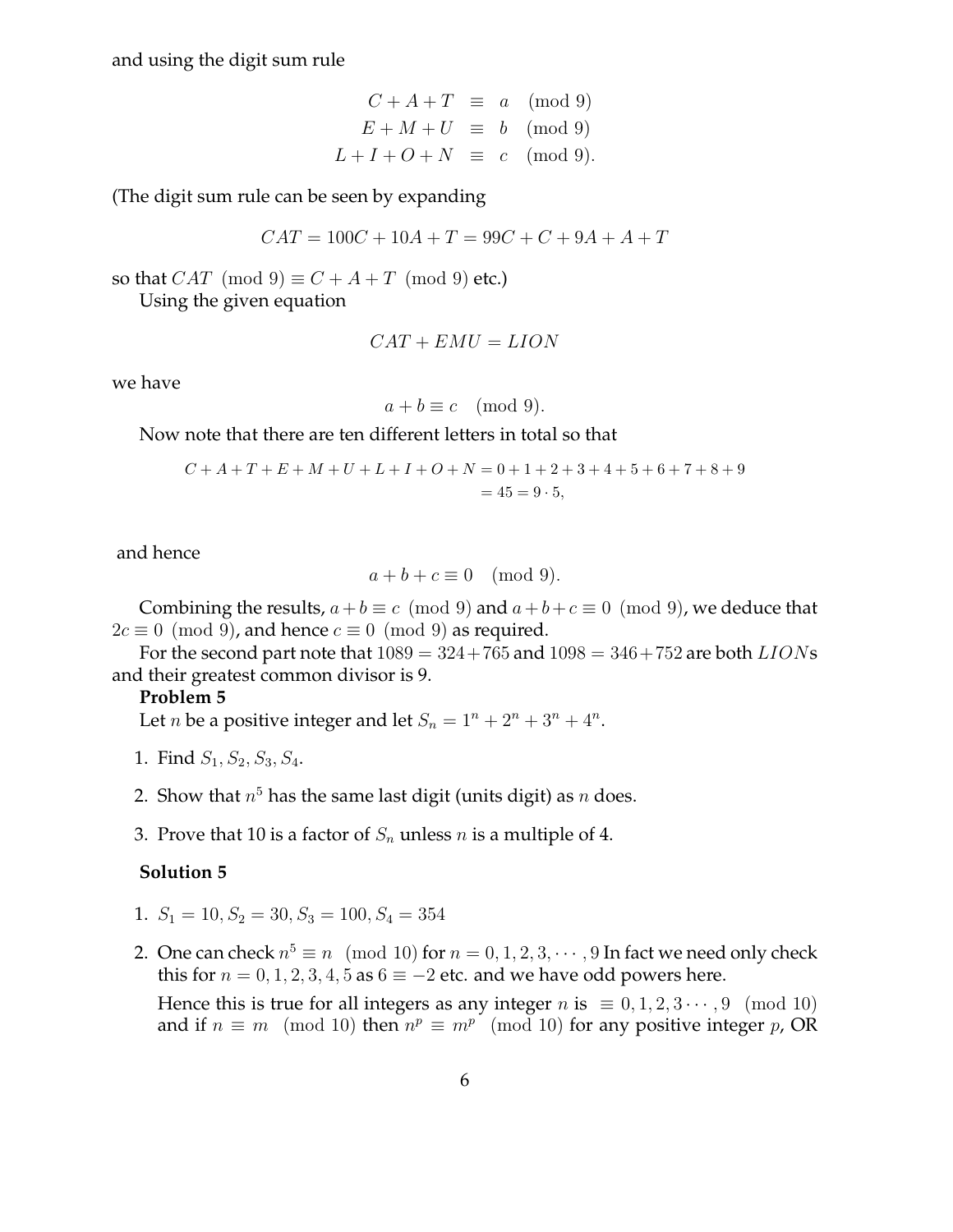write  $n = 10k + r$  with k a non-negative integer and  $r = 0, 1, 2, 3, \cdots 8$  or 9 (Division Algorithm or Quotient-Remainder Theorem), then by the Binomial Theorem,

$$
n5 = (10k + r)5
$$
  
=  $(10k)5 + 5 \cdot (10k)4 r + 10 \cdot (10k)3 r2 + 10 \cdot (10k)2 r3 + 5 \cdot (10k)r4 + r5$   
 $\equiv r5 \equiv r \equiv n \pmod{10}.$ 

3. For all integers  $n$ , and all non-negative integers  $k$  and positive integers  $r$  (and for  $r = 0$  if  $k > 0$ ), we have

$$
n^{4k+r} \equiv n^r \pmod{10}
$$

by induction on k. Since it is trivial for  $k = 0$  and if true for some k, then

$$
n^{4(k+1)+r} \equiv n^{4k+4+r} \equiv n^{5+4k+r-1} \equiv n^5 \cdot n^{4k+r-1}
$$

$$
\equiv n \cdot n^{4k+r-1} \equiv n^{4k+r} \equiv n^r \pmod{10}.
$$

Hence for  $r = 1, 2, 3, 4$  and k a positive integer, we have mod 10,

$$
S_{4k+r} \equiv 1^{4k+r} + 2^{4k+r} + 3^{4k+r} + 4^{4k+r}
$$
  

$$
\equiv 1^r + 2^r + 3^r + 4^r \equiv S_r \equiv \begin{cases} 0 & \text{if } r = 1, 2, 3 \\ 4 & \text{if } r = 4. \end{cases}
$$

Hence 10 divides  $S_n$  if and only if 4 does not divide *n*.

### **Problem 6**

A quadrophage is an insect which eats checkerboards (square boards tiled with squares of alternating light and dark colours). A  $5 \times 5$  checkerboard is shown below.

The quadrophage starts off in a given direction and always eats one square before proceeding to the next. As long as there is a square to be eaten it will always proceed in a straight line along a row or column of the board. If it encounters the edge of the board, or a square it has already eaten, it turns through a right angle (either left or right) and keeps going. If it reaches a point with no neighbouring uneaten squares it must stop.

1. If the quadrophage starts on the middle square of a  $7 \times 7$  checkerboard, what is the maximum number of squares it can eat? Draw a diagram of the path taken.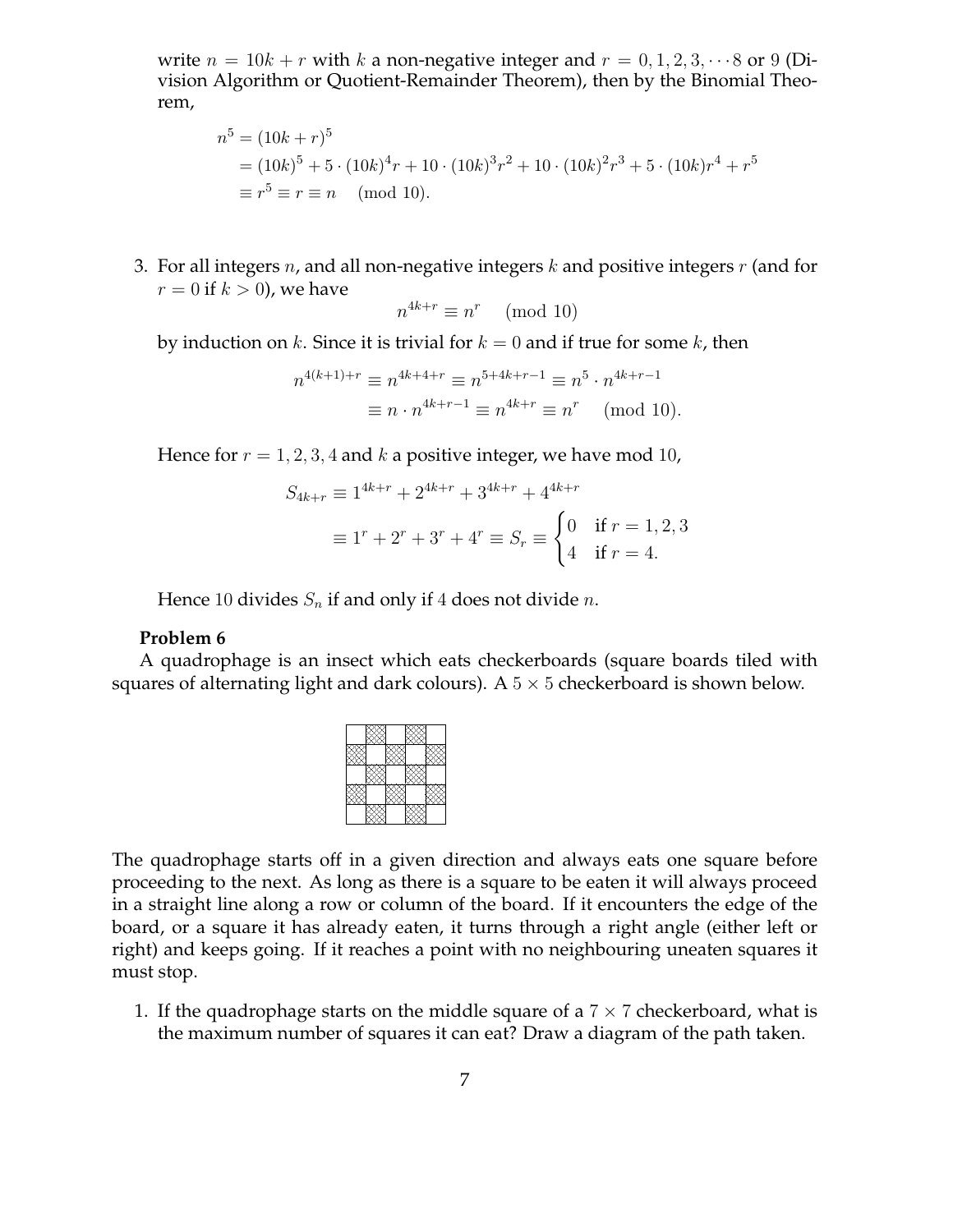2. The quadrophage jumps on to a random square of a large checkerboard and eventually finds that it has eaten the whole board. On which squares might it have started?

# **Solution 6**

1. The case in which the quadrophage first moves down and then to the right is shown in the figure on page 38. Note that the quadrophage has no choice until it gets to the square labelled A in this figure.



Thus except for rotations and reflections, there are only 2 possible paths starting at the middle square, one path misses 12 squares so 37 are eaten, the other path misses 5 squares so 44 are eaten. The maximal number of squares that can be eaten is thus 44.

2. It is sufficient to consider a  $7 \times 7$  checkerboard for the general result. We begin by identifying starting squares, that result in all squares being eaten, under the restriction that the quadrophage first moves down and then moves to the right at the bottom of the board. The complete set of starting squares that result in all squares being eaten can then be arrived at by considering reflections and rotations of the board.

All possibilities in which all squares are eaten with the quadrophage first moving downwards and then to the right are shown in the figure on page 39.

After considering reflections and rotations we then arrive at five possible starting points within each  $3 \times 3$  corner region. The complete set of starting points is then as shown by filled circles in the  $13 \times 13$  checkerboard below.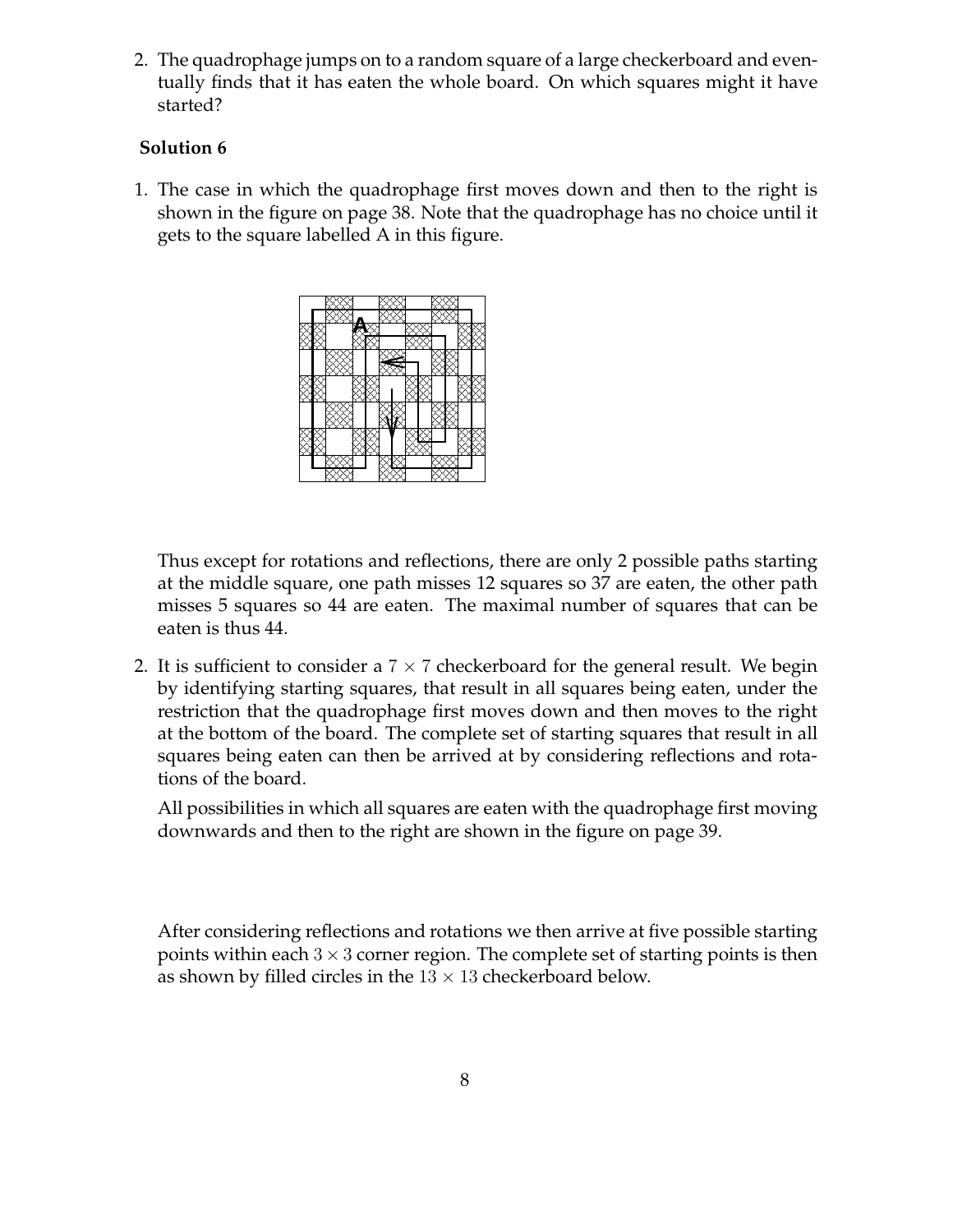

**Senior Division – Problems and Solutions**

# **Problem 1**

See Problem 6 in the Junior Competition.

# **Solution 1**

See Problem 6 solution in the Junior Competition.

# **Problem 2**

A triangle has one side that is the space diagonal (or long diagonal) of a cube and the other two sides lie on the surface of the cube whose side has length a.

1. What is the smallest perimeter that such a triangle can have?

2. What is the smallest area that such a triangle can have?

# **Solution 2**

The triangle shown in the figure has both the smallest perimeter and the smallest area given the constraints.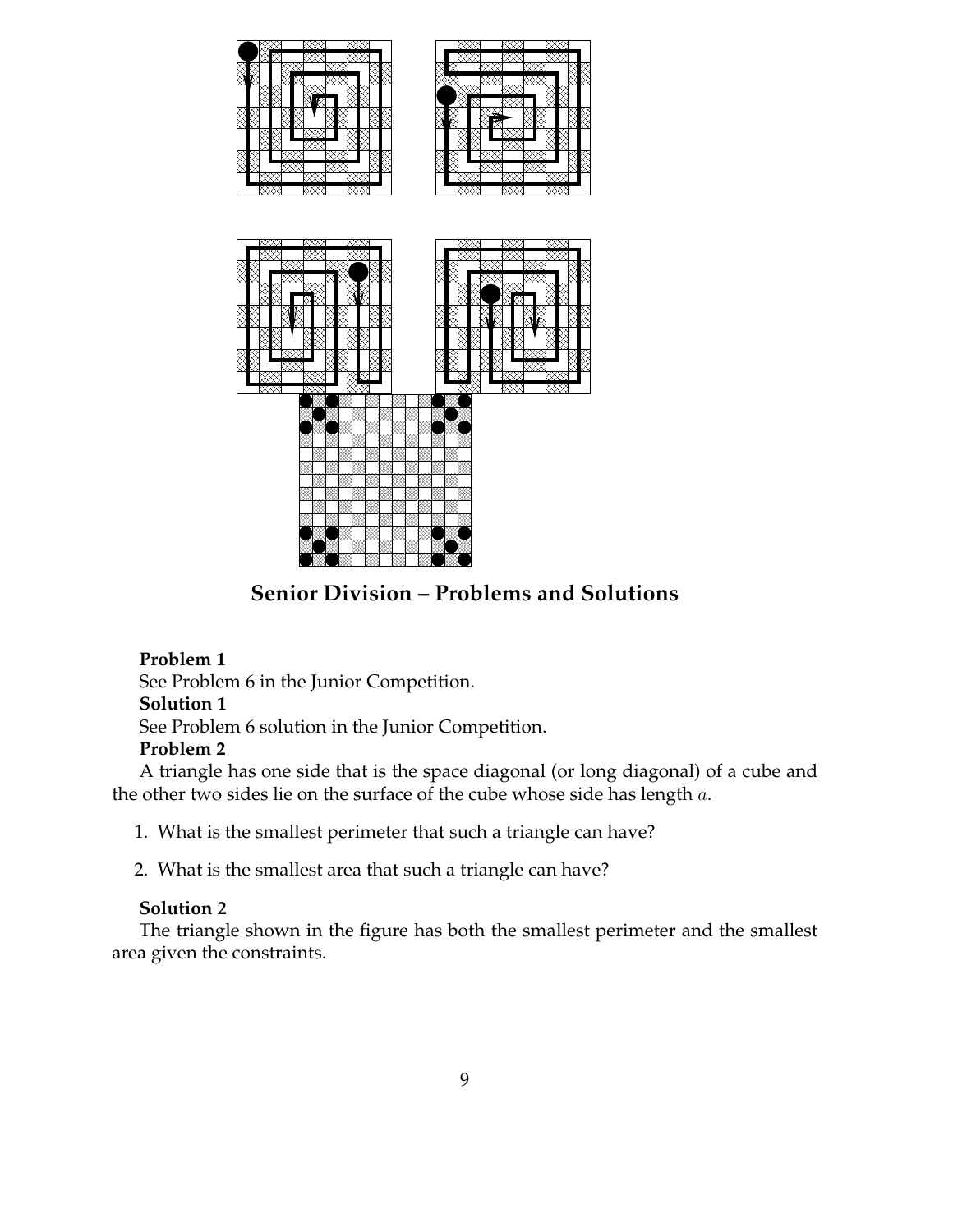

1. It is easy to see that the given triangle has the smallest perimiter. Flatten out the faces containing the edges of the triangle, the resultant straight line is the shortest distance between the two points connecting the space diagonal. Some straightforward applications of Pythagoras's Theorem then yield the result

$$
\ell = 2\sqrt{a^2 + \left(\frac{a}{2}\right)^2} + \sqrt{3}a = (\sqrt{3} + \sqrt{5})a.
$$

2. Consider the geometry shown with the vertices of the triangle labelled  $A$ ,  $B$ ,  $C$ .



Define the semi-perimeter  $s = \frac{AB + BC + CA}{2}$  $\frac{3C+CA}{2}$  and the area from Heron's formula

$$
Area = \sqrt{s(s - AB)(s - BC)(s - CA)}.
$$

Use Pythagoras's Theorem to write

$$
AB = \sqrt{a^2 + (a - h)^2},
$$
  
\n
$$
BC = \sqrt{3}a,
$$
  
\n
$$
CA = \sqrt{a^2 + h^2},
$$

and then after a little algebra

$$
\text{Area} = \frac{a}{\sqrt{2}}\sqrt{a^2 + h^2 - ah}.
$$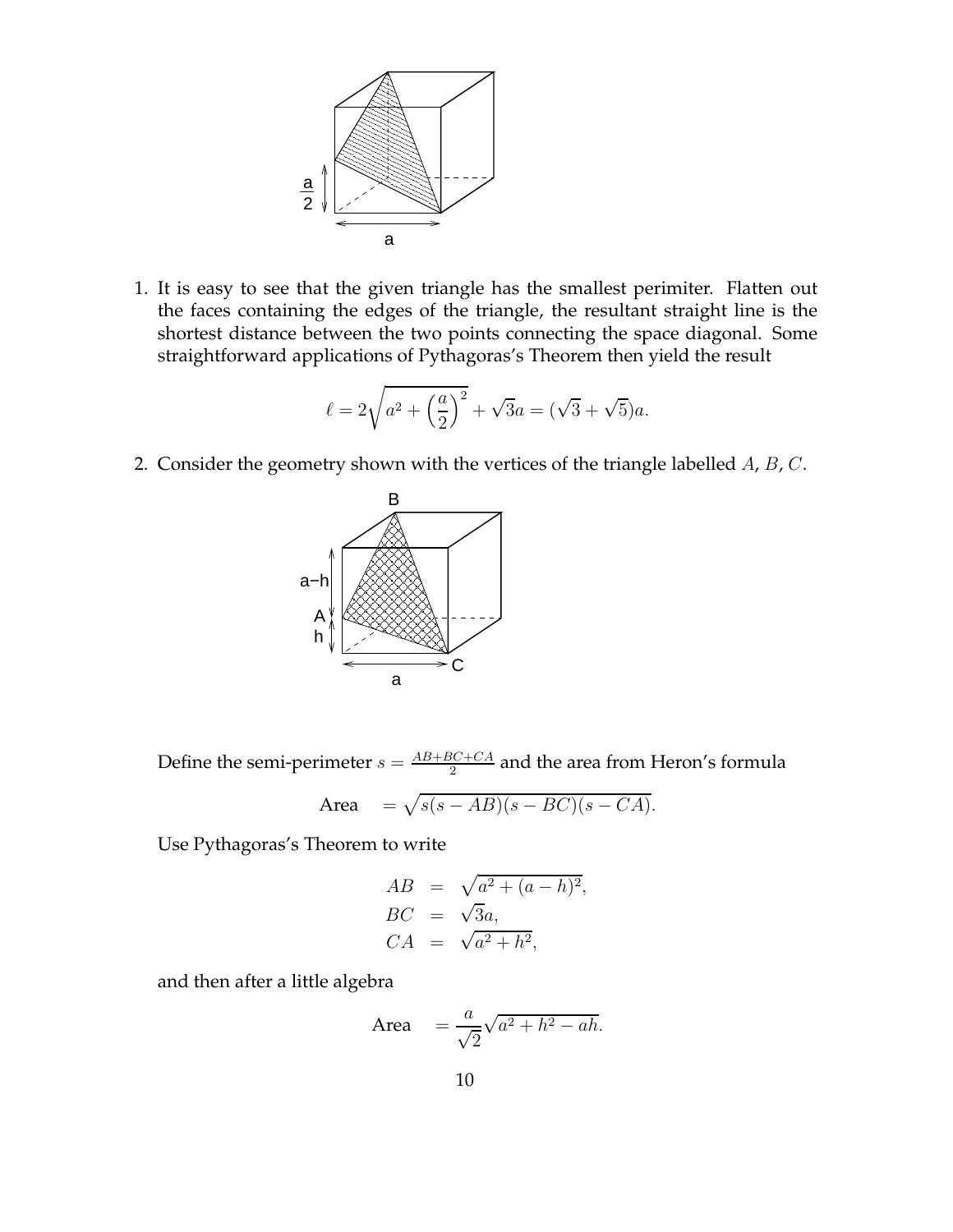Note that  $\frac{d(A \text{rea})}{dh} = 0$  when  $h =$ a  $\frac{a}{2}$  and  $\frac{d^2(\text{Area})}{dh^2}$  $\frac{1 \text{ rad}}{dh^2} > 0$  when  $h =$ a  $\frac{a}{2}$  so that the minimum area is Area =  $\frac{\sqrt{6}}{4}$  $rac{76}{4}a^2$ .

An alternate method is to consider the minimum distance from the vertex on the edge of the cube to the space diagonal. This minimum distance is  $s = \frac{a}{\sqrt{2}}$  from which the mimimum area Area  $=$   $\frac{1}{2}$  $rac{1}{2} \frac{a}{\sqrt{2}}$  $\sqrt{3}a = \frac{\sqrt{6}}{4}$  $rac{\sqrt{6}}{4}a^2$  follows.

#### **Problem 3**

Suppose that  $f(0) = 1$  and  $a > 0$  is a fixed real number. Show that  $f(x) = 1$  is the only continuous function  $f : \mathbb{R} \to \mathbb{R}$  that satisfies

$$
2f(x - y) = f(a - y)f(x) + f(a - x)f(y)
$$

for all  $x, y \in \mathbb{R}$ .

**Solution 3**

Put  $x = y$  then

$$
f(0) = \frac{1}{2}f(a-x)f(x) + \frac{1}{2}f(a-x)f(x)
$$

so that

$$
f(x) = \frac{1}{f(a-x)}.
$$

Note that  $f(a) = 1/f(0) = 1$  follows from this.

Now consider  $y = 0$  then

$$
f(x) = \frac{1}{2}f(a)f(x) + \frac{1}{2}f(a-x)f(0)
$$

and hence

$$
f(x) = \frac{1}{2}f(x) + \frac{1}{2}f(a - x)
$$

so that

$$
f(x) = f(a - x).
$$

Combining the above results we now obtain

$$
f(a-x) = \frac{1}{f(a-x)}
$$

from which it follows that  $f(a-x) = \pm 1$  for all  $x \in \mathbb{R}$  and thus  $f(x) = \pm 1$  for all  $x \in \mathbb{R}$ . We now reject the possibility that  $f(x) = -1$  since  $f(0) = +1$  so that there would be a jump discontinuity at x corresponding to the smallest value of |x| where  $f(x) = -1$ . Note that it is obvious by inspection that  $f(x) = 1$  is a solution. Here we have proved it is the only continuous solution.

### **Problem 4**

A flea starts on the brick in the centre of a portion of brickwall (as shown) and hops from one brick to any one of the neighbouring six bricks with equal probability. If it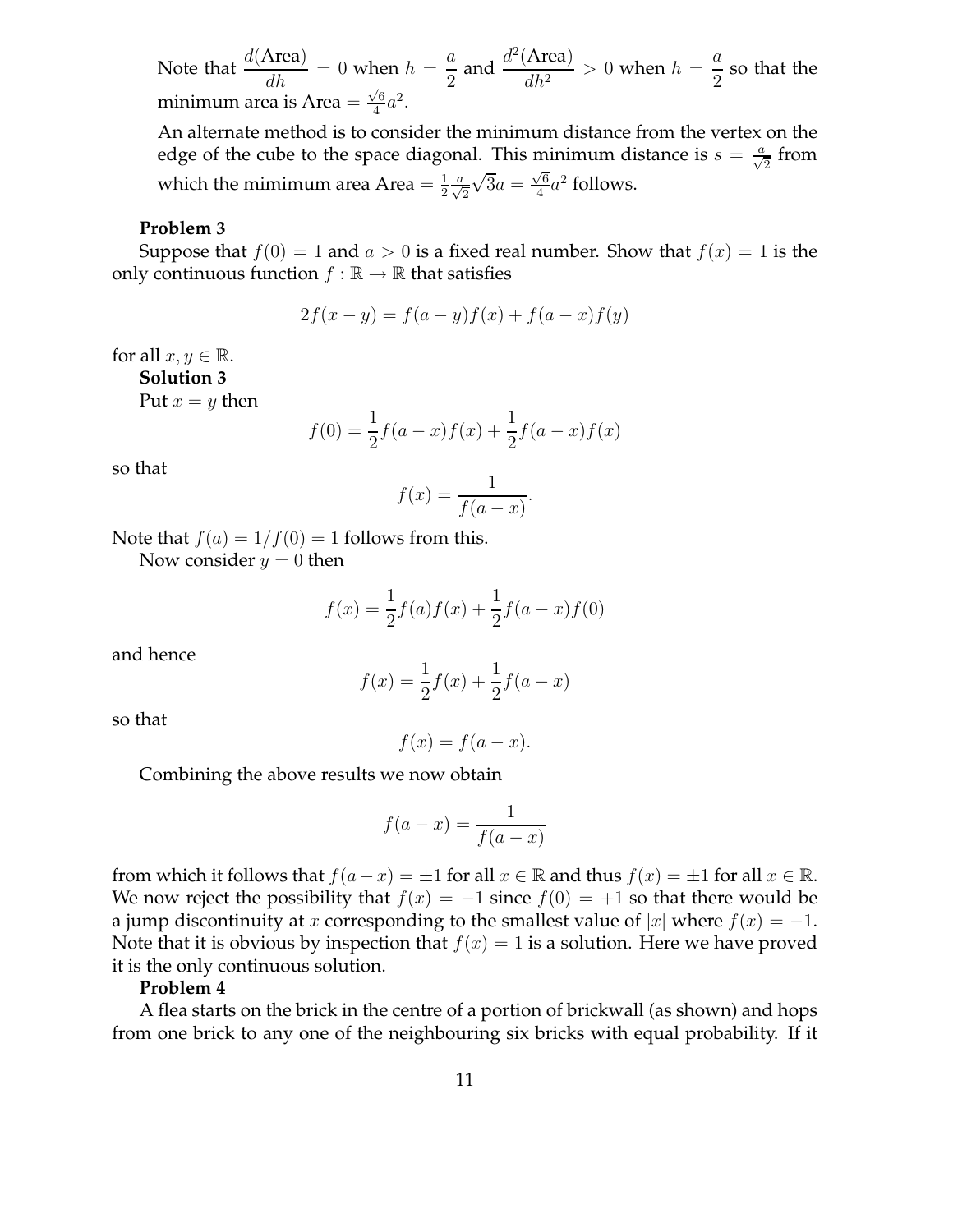hops onto one of the shaded bricks it is promptly squashed. Otherwise it hops again to one of the neighbouring bricks with equal probability. The flea continues hopping in this fashion and is allowed to visit the same white brick more than once.

What is the probability  $p_A$  that the flea is squashed on the shaded brick labelled A? What is the probability  $p_B$  that the flea is squashed on the shaded brick labelled B? What is the probability  $p_C$  that the flea is squashed on the shaded brick labelled C?



#### **Solution 4**

It is convenient to number the white bricks 1, 2, 3 from left to right, and let  $E_n$  denote the expectation that the flea arrives on the nth brick (after any number of hops) before it hops onto one of the shaded bricks.

|      | ▒₽ | ∢ਲਾ      |       |
|------|----|----------|-------|
| . AN |    |          |       |
|      |    | XXXXXXXX | いへんかい |

From each white brick the flea can hop to any one of the six neighbouring bricks from which we deduce

$$
p_A = \frac{1}{6}E_1
$$
  
\n
$$
p_B = \frac{1}{6}E_2 + \frac{1}{6}E_3
$$
  
\n
$$
p_C = \frac{1}{6}E_3
$$

and  $E_1 = \frac{1}{6}E_2$ ,  $E_3 = \frac{1}{6}E_2$ . It is clear from the symmetry of the problem that  $E_1 = E_3$ so that we can express each of the probabilities in terms of  $E_2$ , as follows:  $p_A = \frac{1}{36}E_2$ ,  $p_B = \frac{7}{36}E_2$ , and  $p_C = \frac{1}{36}E_2$ . Given that the probabilities must sum up to unity we also have  $2p_A + 4p_C + 4p_B = 1$  so that  $\left(\frac{2}{36} + \frac{4}{36} + \frac{28}{36}\right)E_2 = 1$ . We now solve for  $E_2 = \frac{36}{34}$  so that  $E_1 = \frac{6}{34}$  and then  $p_A = \frac{1}{34}$ ,  $p_B = \frac{7}{34}$  and  $p_C = \frac{1}{34}$ .

An alternate method of solution is to consider the probabilities for the location of the flea after the first two hops as shown: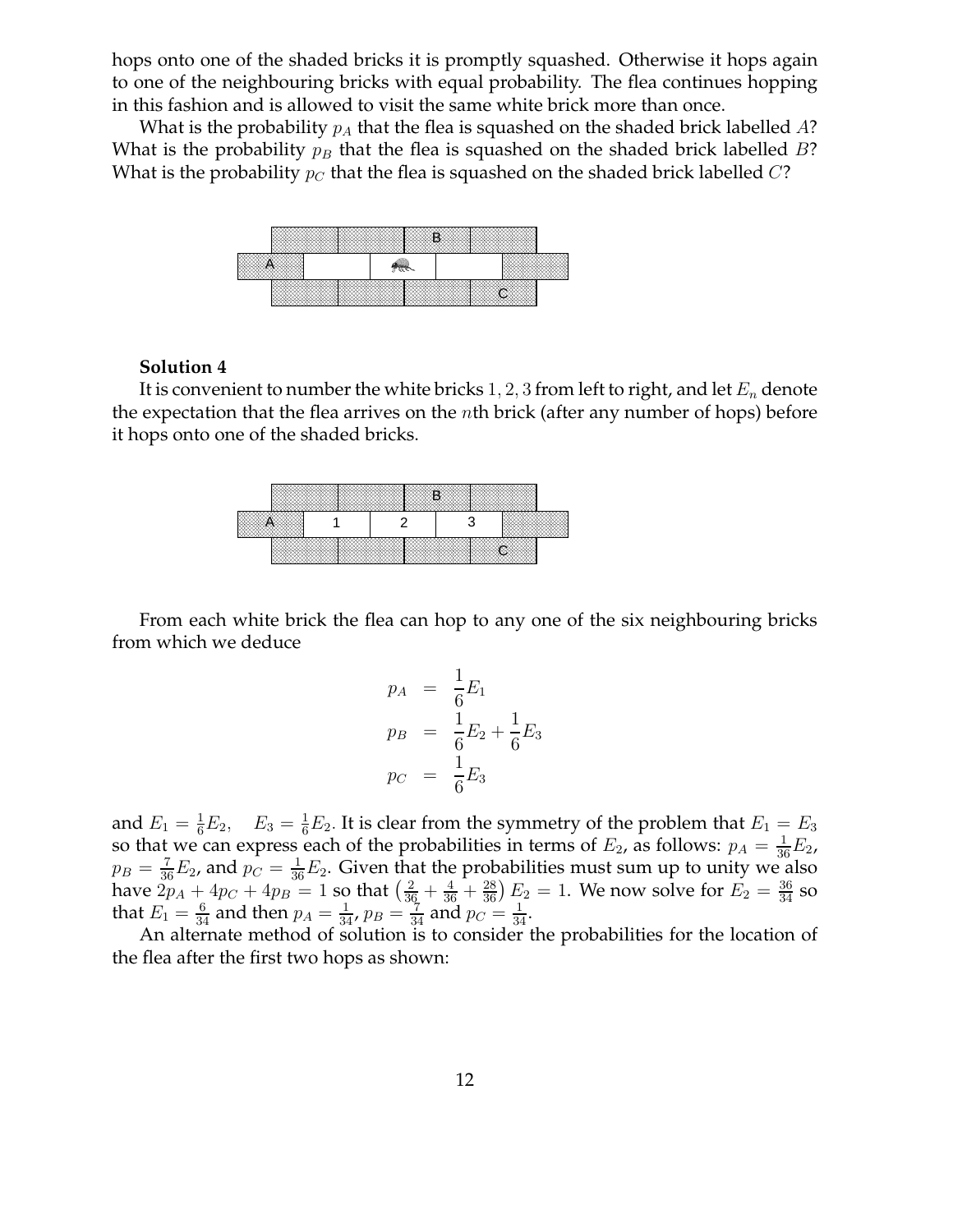| W6. | ₩   |  |
|-----|-----|--|
| 1/6 | 1/6 |  |
| ℠⅌  | WS  |  |
|     |     |  |

| 1/36 | 7/36 | 7/36 | 1/36 |  |
|------|------|------|------|--|

We can now deduce that after many hops

$$
p_C = \frac{1}{36} + \left(\frac{1}{18}\right)\frac{1}{36} + \left(\frac{1}{18}\right)^2\frac{1}{36} + \left(\frac{1}{18}\right)^3\frac{1}{36} + \dots
$$

and by summing the geometric series

$$
p_C = \frac{1}{36} \left( \frac{1}{1 - \frac{1}{18}} \right) = \frac{1}{34}.
$$

Similarly we find  $p_A = \frac{1}{34}$  and  $p_B = \frac{7}{34}$ .

# **Problem 5**

Consider a sequence of integers  $a_1, a_2, a_3, \ldots$  with  $a_n = a_{n-1} - a_{n-2}$  if  $n \geq 3$ . Find the sum of the first 2009 terms in the sequence given that the sum of the first 2007 terms is 2008 and the sum of the first 2008 terms is 2007.

### **Solution 5**

Starting with  $a_1, a_2$  we find that  $a_3 = a_2 - a_1$ ,  $a_4 = -a_1$ ,  $a_5 = -a_2$ ,  $a_6 = a_1 - a_2$ ,  $a_7 = a_1$ ,  $a_8 = a_2$  so that

$$
a_n = \begin{cases} a_1 & \text{if } n = 1 + 6k \\ a_2 & \text{if } n = 2 + 6k \\ a_2 - a_1 & \text{if } n = 3 + 6k \\ -a_1 & \text{if } n = 4 + 6k \\ -a_2 & \text{if } n = 5 + 6k \\ a_1 - a_2 & \text{if } n = 6 + 6k, \end{cases}
$$

where  $k = 1, 2, 3, \ldots$  From the above it is straightforward to compute the sum of the first *n* terms which we denote by  $s_n$ . This yields

$$
s_n = \begin{cases} a_1 & \text{if } n = 1 + 6k, \\ a_1 + a_2 & \text{if } n = 2 + 6k, \\ 2a_2 & \text{if } n = 3 + 6k, \\ 2a_2 - a_1 & \text{if } n = 4 + 6k, \\ a_2 - a_1 & \text{if } n = 5 + 6k, \\ 0 & \text{if } n = 6 + 6k. \end{cases}
$$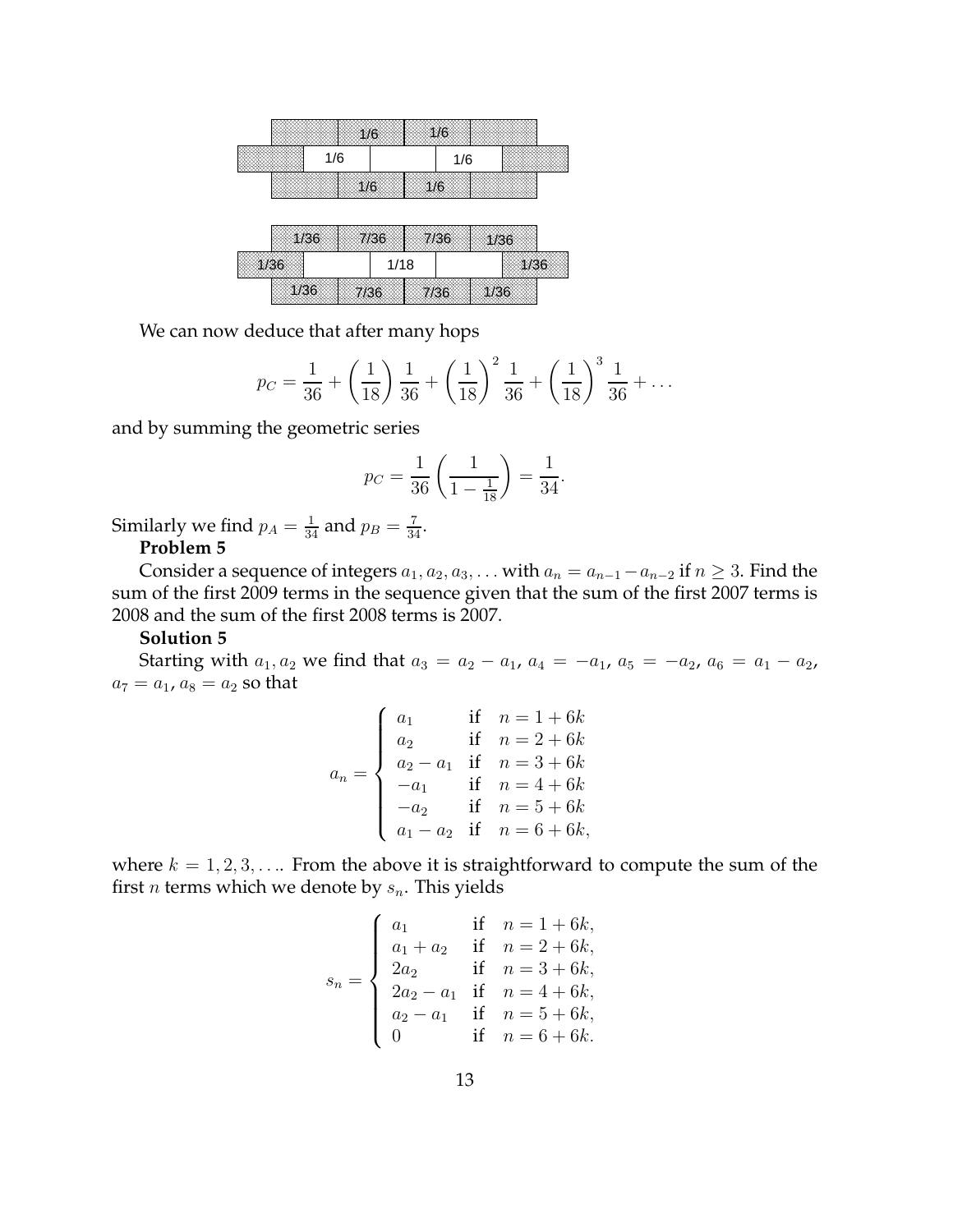Now note that  $2007 = 3 + 6(334), 2008 = 4 + 6(334), 2009 = 5 + 6(334)$  hence  $s_{2007} =$  $2a_2 = 2008$  and  $s_{2008} = 2a_2 - a_1 = 2007$ , from which we deduce  $a_2 = 1004$ ,  $a_1 = 1$  and then  $s_{2009} = a_2 - a_1 = 1003$ .

### **Problem 6**

Let  $ABC$  be a triangle with acute angles at B and C. For any X on BC, let M and N be the feet of the perpendiculars from X to  $AB$  and  $AC$ . Show how to find X so that  $MN$  is parallel to  $BC$ .

### **Solution 6**

Let  $P, Q$  be the midpoints of  $AB, AC$  and let R be the circumcentre of the triangle; let X be the intersection of AR and BC.



We note that:

| $\triangle APQ$    $\triangle ABC$  | so that | ΑB<br>$=$ $\overline{AC}$<br>$\overline{AO}$    |
|-------------------------------------|---------|-------------------------------------------------|
| $\triangle AQR$    $\triangle ANX$  | so that | AR<br>AQ<br>$=\frac{1}{4X},$<br>$\overline{AN}$ |
| $\triangle APR$     $\triangle AMX$ | so that | АR<br>AP                                        |

From the above we now deduce that

$$
\frac{AM}{AB} = \frac{AN}{AC}
$$

so that  $\triangle AMN$  |||  $\triangle ABC$  and MN is parallel to BC.

An alternate construction that yields the same result is shown below.

Let  $Y$  be the unique intersection of the perpendicular to  $AB$  through  $B$  and the perpendicular to  $AC$  through C. The X is the intersection of AY and BC. The points  $ABYC$ are concyclic so that  $\angle BYA = \gamma$  and then  $\angle BAY = \gamma^*$ . The points  $AMXN$  are also concyclic so that now  $\angle MNX = \gamma^*$ . therefore  $MN \parallel BC$  (alternate angles are equal).